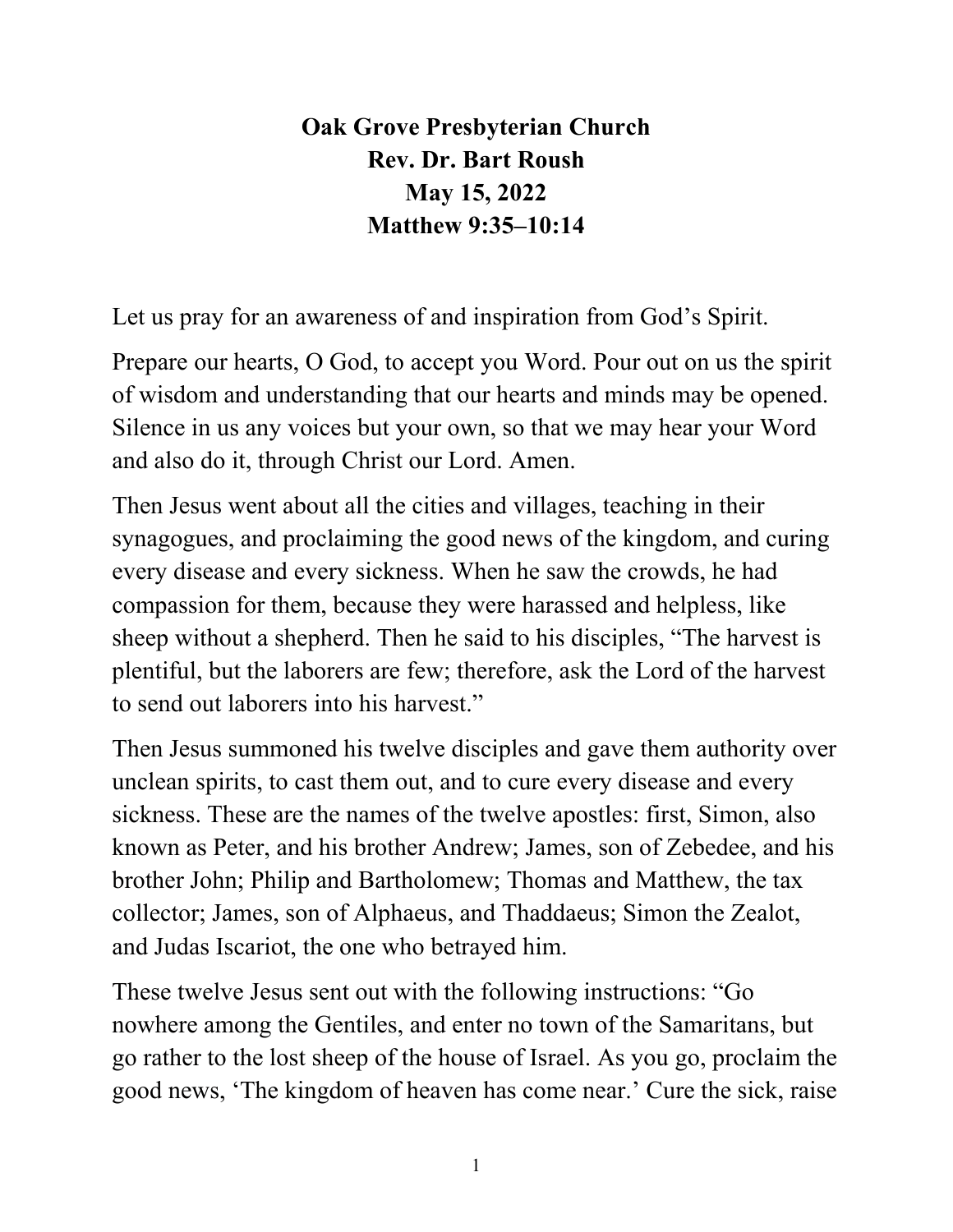the dead, cleanse the lepers, cast out demons. You received without payment; give without payment. Take no gold, or silver, or copper in your belts, no bag for your journey, or two tunics, or sandals, or a staff; for laborers deserve their food. Whatever town or village you enter, find out who in it is worthy, and stay there until you leave. As you enter the house, greet it. If the house is worthy, let your peace come upon it; but if it is not worthy, let your peace return to you. If anyone will not welcome you or listen to your words, shake off the dust from your feet as you leave that house or town.

It is the fifth Sunday of Easter in the fifth month of the third year of the third decade of the  $21<sup>st</sup>$  century after the reports of Jesus resurrection changed the world. And yet there is still disruption, confusion, and injustice throughout creation that is seemingly immeasurable and daunting.<sup>i</sup>

Another mass shooting motivated by hate in Buffalo, N.Y., multiple shootings in an entertainment district in Milwaukee, more grim news of atrocities in Ukraine and continued war, more hateful anti-trans laws that target vulnerable children being passed or considered, the threat of women losing bodily autonomy and a right they have had for more than 50 years, climate disasters, and a pandemic that won't seem to go away with numbers increasing again and yet another variant that is very contagious. We are, again, like sheep in need of a shepherd.

I find the story in Matthew pretty challenging. Often, when I read scripture, I try to imagine myself in the story, what role might I identify with? Is it as one of the people who are suffering, maybe? But I'm not sure, Jesus has been teaching, feeding, and healing the crowds. They haven't been treated well by the existing religious leaders and community of faith. They are harassed, hungry, and helpless. Certainly, there are times when I need compassion and support, but I don't know,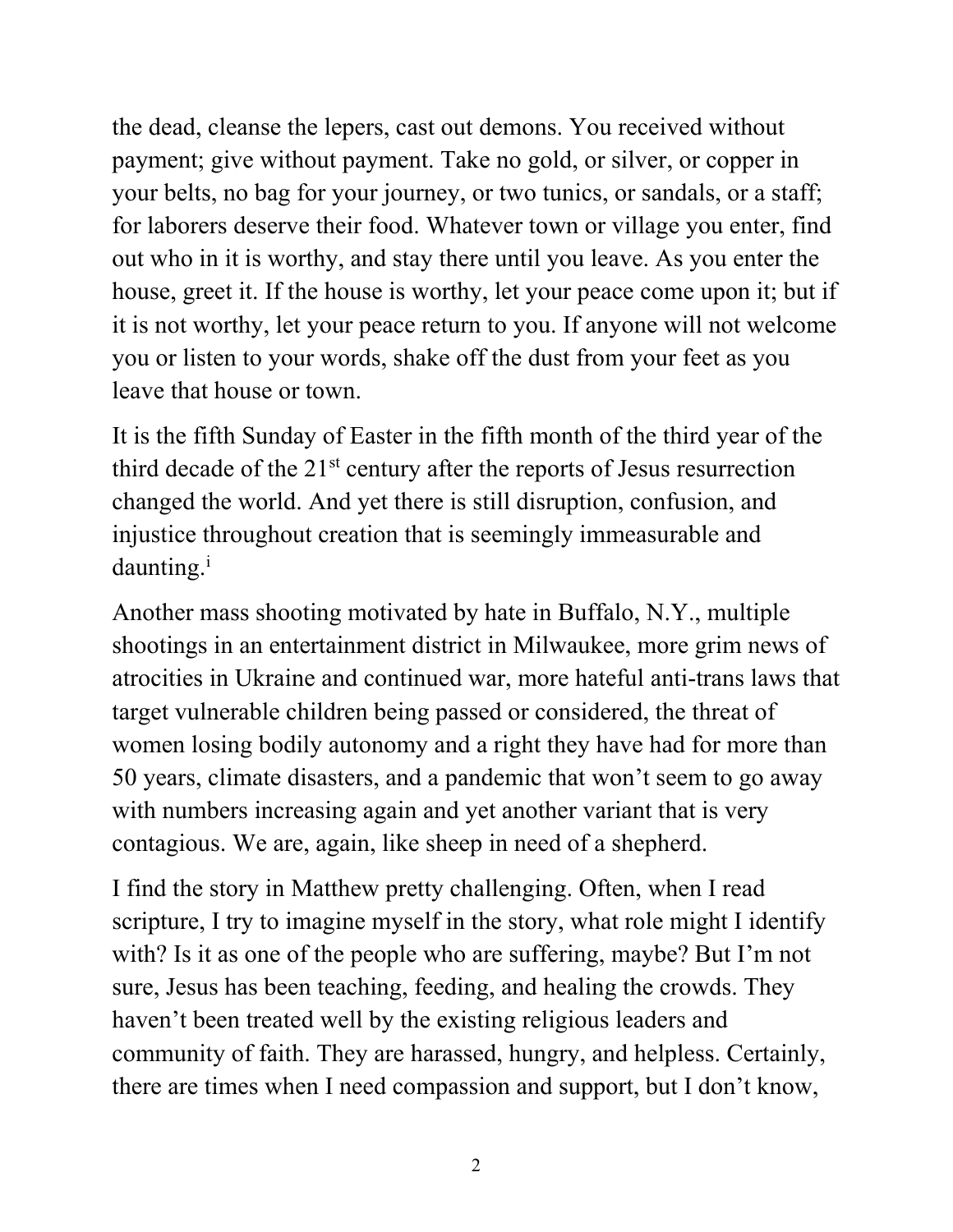and that's never a comfortable place to be for me. I'd rather be the one to support and help than be the one receiving help.

Maybe, then, I look to identify with one of the religious leaders. But that's always tricky. Jesus rarely has anything nice to say about them. In our story for today, that is certainly true. Jesus calls the religious leaders out for not taking care of the people. Possibly I could identify there because certainly there are those times when I feel like I'm not living up to the call as a religious leader, but where is the good news there?

Maybe then, I should look toward the disciples. This motley crew that Jesus has called together. That tends to be where I want to identify, as a faithful disciple following Jesus. But then again, Matthew takes the time to list the names of these disciples, and I remember maybe they aren't such good role models after all. Peter who will betray Jesus. Thomas who is skeptical and can't be found in important moments. Judas who will betray Jesus. Matthew who works as a tax collector with the oppressive empire. Simon the zealot who might be seen as a terrorist or radical. I'm not so sure about this bunch.

Then there is the challenge Jesus puts forth, moving this motley group from disciple to apostle, from one who follows to ones who are sent out. Jesus tells them that he needs help. As I said, I'm always willing to help. But Jesus sends the twelve out with instructions and a warning that make me nervous. He tells them to go without packing for the trip. And then he tells them that they will do the very things that he has done, proclaim the good news, cure the sick, raise the dead.

While I will often seek to locate myself in a story, to see what character I identify most with when reading scripture, I can be fairly certain it's never Jesus, and yet, these instructions that Jesus gives the disciples seem, rather Jesus-y. Not only are the disciples in this story sent out *by* Jesus, but they are also sent out to the people *as* Jesus. The laborers are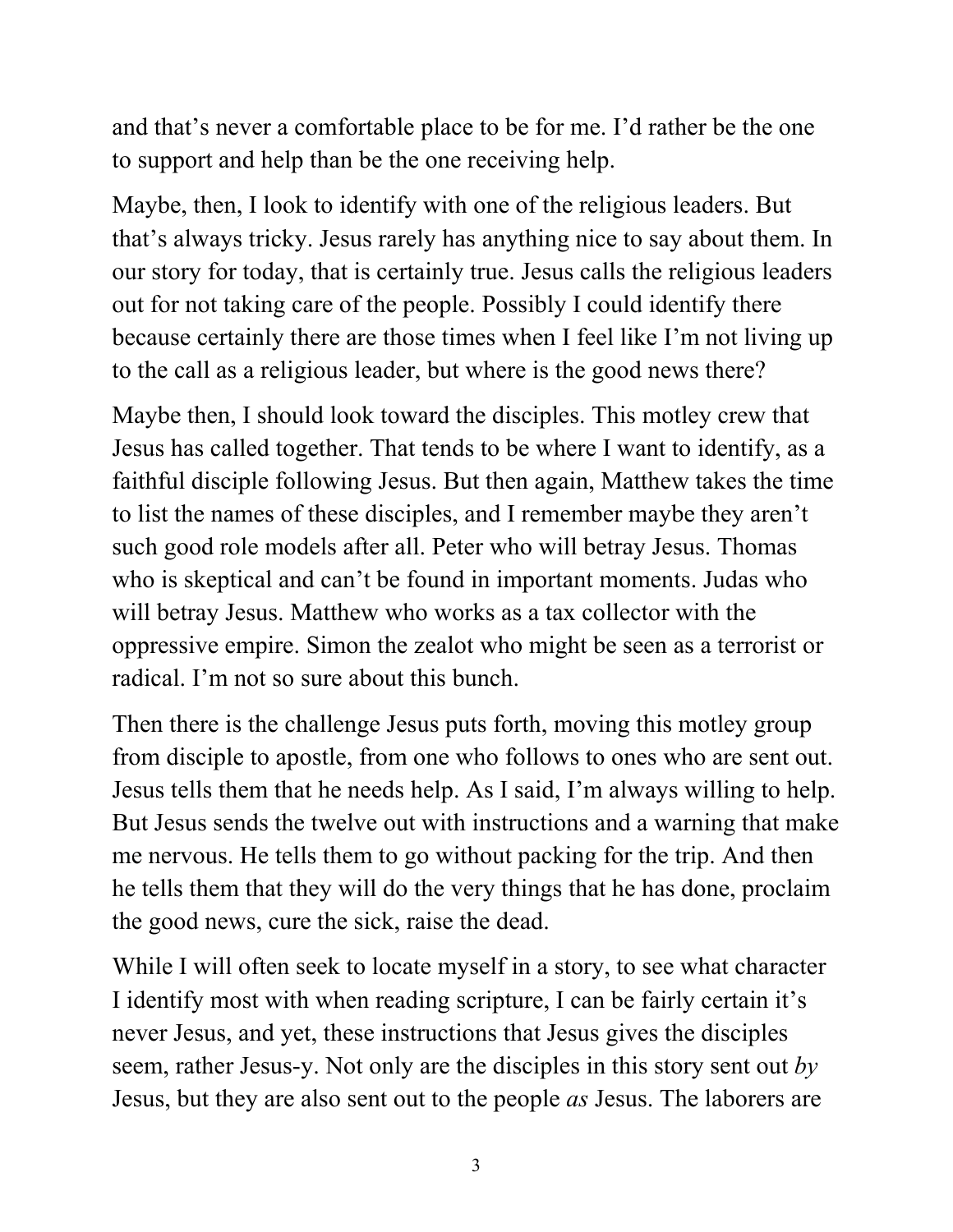few and the harvest is plenty says Jesus. He needs help, so he gives them the authority to do all the things he is doing, all the things the current religious structures and leaders are failing to do.

If that isn't challenging enough, directly after the passage I read earlier, Jesus tells them because of the things they will be doing, because of the healing, wholeness, and good news they will bring, they will get in trouble. People will attack them, revile them, persecute them. It's possible it won't go well. And the very people that will mistreat the disciples, well, it's their people. Jesus has told them not to go to outsiders, not to go too far away, but to do this work among the people around them, to do the work among their own people, among their own faith community. This transforming work of Jesus that heals, reconciles, and restores, well, it's not always well received.

So, where to look? Well, the beauty of scripture, the beauty of story, is that we have all of these places to look. There can be a potential word for us in any of these places.

Perhaps you are in a place where you need help, and you need to know that Jesus has compassion and empathy for you, for us. And not just that, but that he invites and commissions people into the work of healing and restoration. That despite all the endless news of violence and hopelessness, that there are people working to counteract all of it. That there are people out in the world doing the work of justice and healing, of binding up the brokenhearted and walking with people in their grief. As Mister Rogers is frequently quoted in times of disaster, "look for the helpers." In scary times, you will always find people helping.

But perhaps looking for the helpers isn't the word you need to hear. Maybe you are a person that needs to remember the call of the disciples to be a helper. And more particularly that this call comes to a variety of people, some seemingly that aren't at all qualified, or at the very least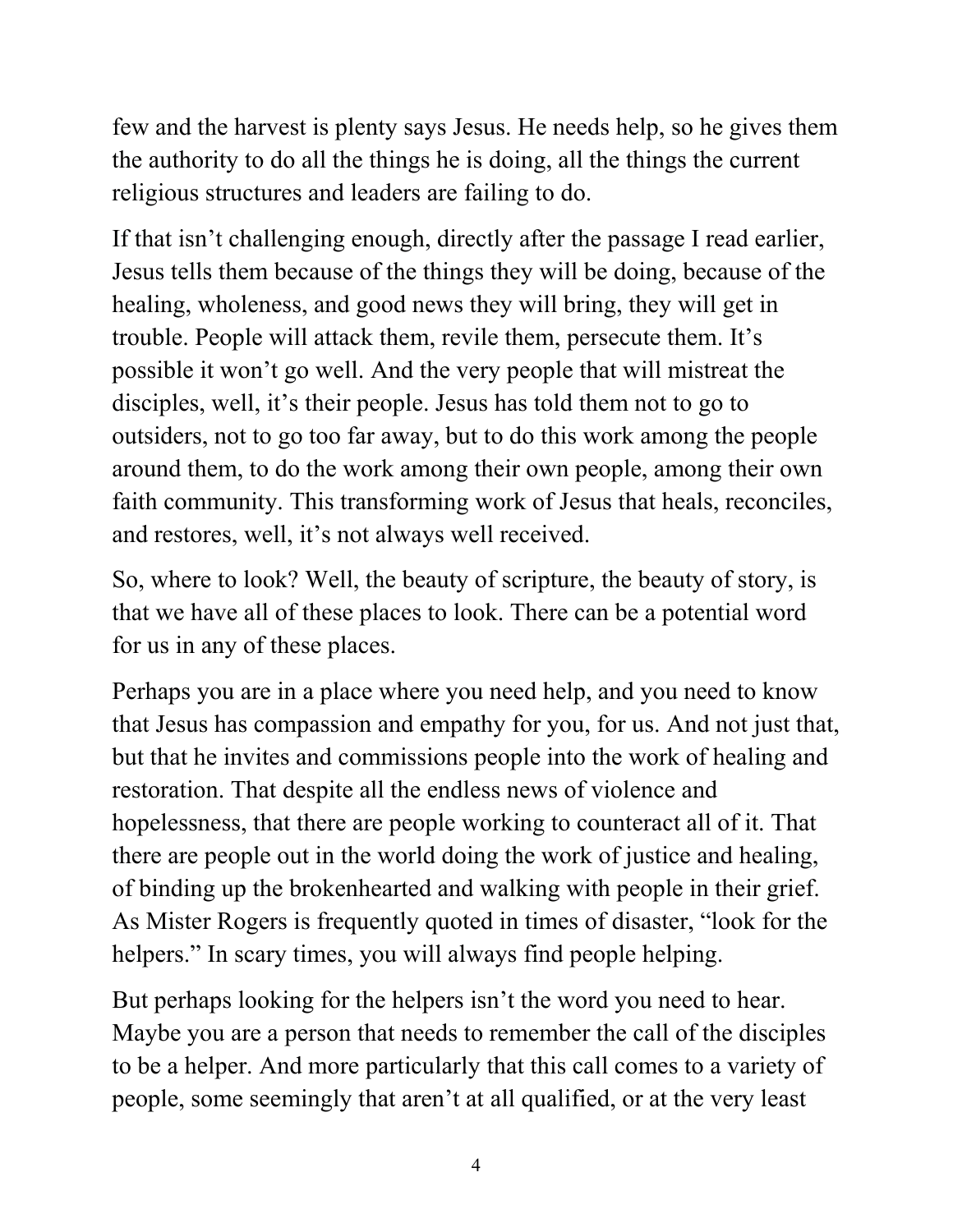seem an odd choice. Maybe part of the reminder is that it takes a lot of us, and that in the community of helpers there may be some people you don't get along with particularly well, but that the focus is on the work and not the personalities. I imagine that Matthew the Tax Collector and Simon the zealot had some pretty strong disagreements with one another. And yet, Jesus called both of them to be a part of his fellowship, to be a part of the work of bringing good news and healing to those that need it.

And maybe it's a reminder for some of us that following isn't the true calling, that being out front, being in the lead is where we are being called. Jesus initially addresses the twelve as disciples, which means one who follows. But he quickly calls them apostles, which is one who leads, one who is sent out. Jesus gives these apostles a commission to go out and do the work of Jesus, as Jesus' representatives, to do the same work that Jesus has already been doing. There is a lot of work to be done Jesus tells them, and he needs help. He needs people to go out into the world to join in the work.

Or maybe it's a reminder that we may not always feel prepared for the work, or that we aren't equipped with everything we need. As part of the commission of the twelve, Jesus tells them not to worry about what they might need because it will be provided for them. Later in the story, Jesus also tells them not to worry about what to say if they are brought before the authorities because the Holy Spirit will be with them and will provide the words. How many of us have felt ill-equipped and underprepared for a task of ministry, but have also found that it worked out fine and we had what we needed all along? Sometimes even remarkably so, where the Spirit was at work, and we were able to accomplish more than we thought we could.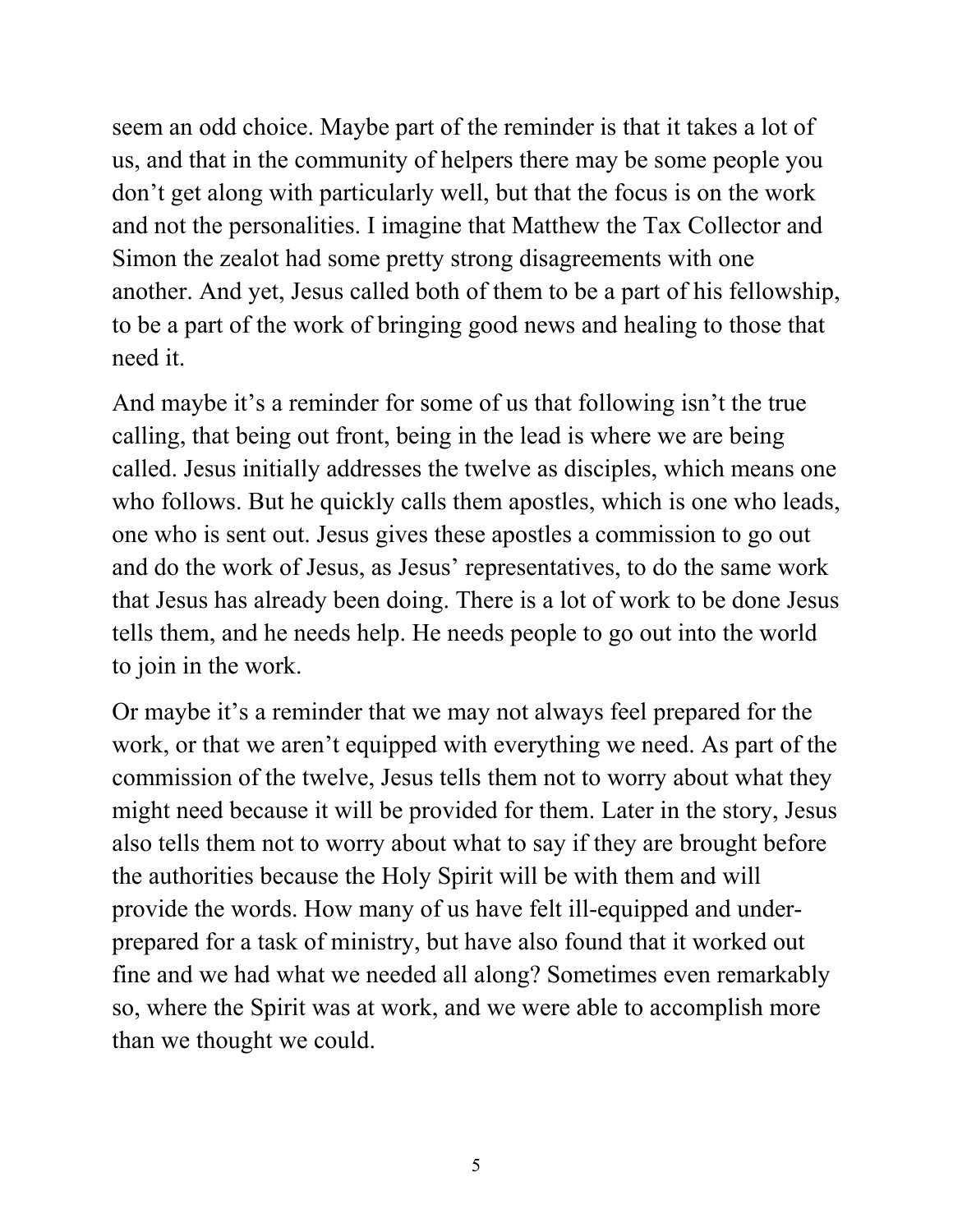And maybe, maybe you are the person who needs the reminder that the main thing should be the main thing. Maybe you need to hear the hard but necessary word that you are not focused on the thing you should be focused on. That maybe you are focused on the rules or the right procedures or the status quo and not the people in need. Maybe you need to be reminded that the job is not to prop up the structures of the institution, but that the structure exists for a higher purpose. Maybe the structures that exist are actually doing more harm than good and need to be changed or dismantled. Perhaps you need the reminder of the mission.

Maybe you need to hear the permission that not all causes or concerns are yours to undertake. Jesus tells the disciples that there may be times when they are not welcomed, where they are not well received. He tells them to shake the dust from their feet and move on. Maybe not everyone will be receptive to what you have to say or what you have to give. Perhaps they will hear it a different way from someone else. Perhaps we need to be reminded that we can spend our time and resources in ways that are life-giving. Not every fire is yours to put out. Let someone else attend to it, focus on where and how you can make a difference.

Maybe you are a person who needs to hear that all of this starts with compassion. That this compassion starts with a visceral care and concern for the other. God's calling, Jesus' ministry that we are invited into, starts with compassion and empathy. Your gut is correct, your desire to help is correct. Your empathy and concern are correct. This is how God made us, to have compassion, Christ-like compassion. The risen Christ calls us into the world for restoration and reconciliation. The risen Christ calls us into the world to offer good news and invite others to share in it.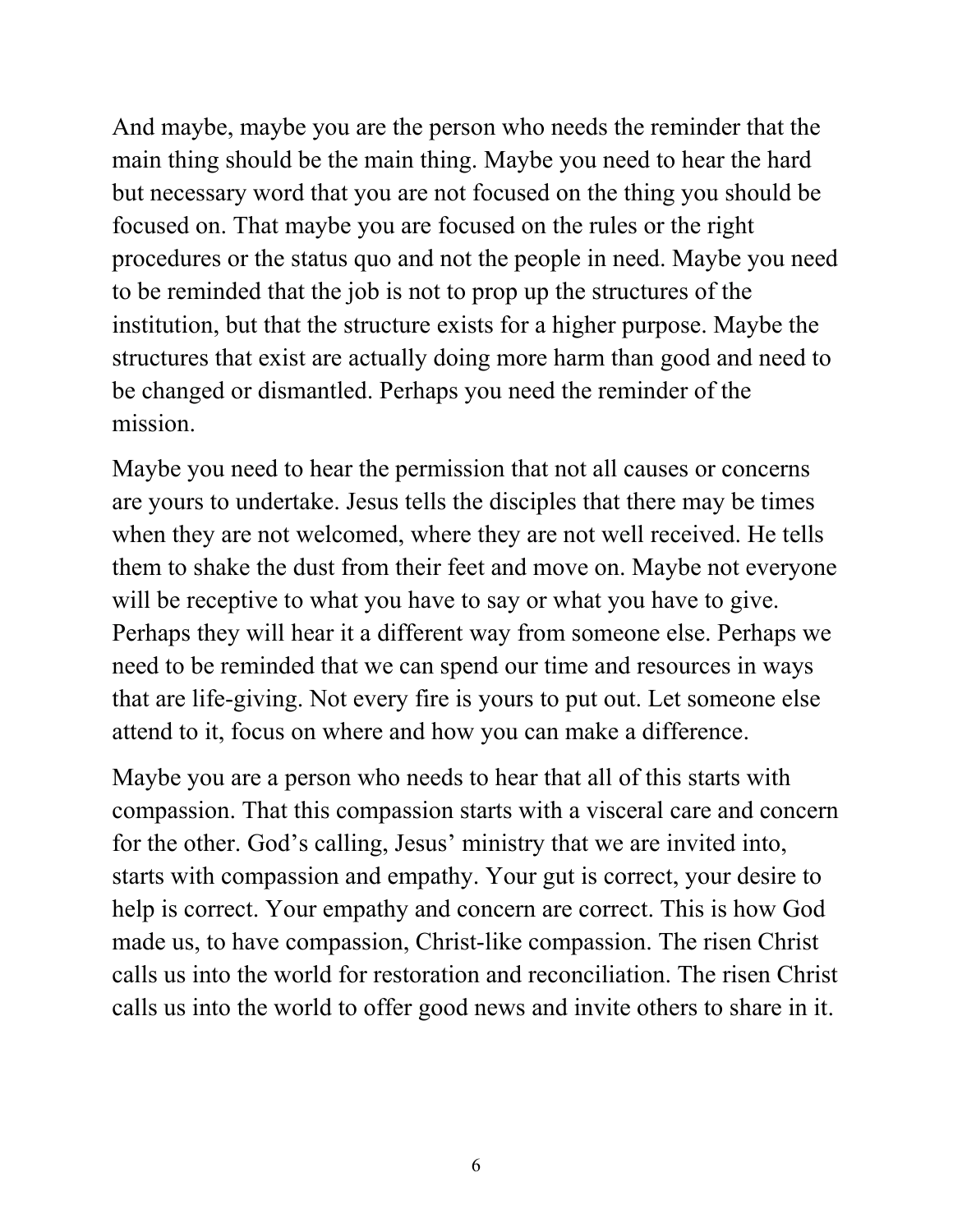I know things can seem daunting. It is easy to focus on all that is wrong. But as author and pastor John Pavlovitz has said, **"**The truth is, dear friend: there are far more people in this place working for equality, diversity, love, and justice than opposing them, and it isn't even close. There are hundreds of millions of people in this world who (just like you) wake up every day trying to be the kind of person the world needs; lavish with compassion, overflowing with generosity, relentless with love. You are, even when you're not aware of it, surrounded on all sides by like-hearted people who are not okay with the suffering and ugliness around them either."**[ii](#page-7-1)**

Maybe you feel overwhelmed. Go anyway. Jesus and so many others are with you.

Maybe you need some help as well. Go anyway. Jesus and so many others are with you.

Maybe you have never done something like this before. Go anyway. Jesus and so many others are with you.

Maybe you feel ill-equipped. Go anyway. Jesus and so many others are with you.

Maybe you don't like some of the people you are called to work alongside. Go anyway. Jesus and so many others are with you.

Maybe you someone will not like what you are doing. Go anyway. Jesus and so many others are with you.

Maybe you have failed before, and you might fail again. Go anyway. Jesus and so many others are with you.

Maybe you lost sight for a while of why the work is important and you needed a reminder of the mission. Go anyway. Jesus and so many others are with you.